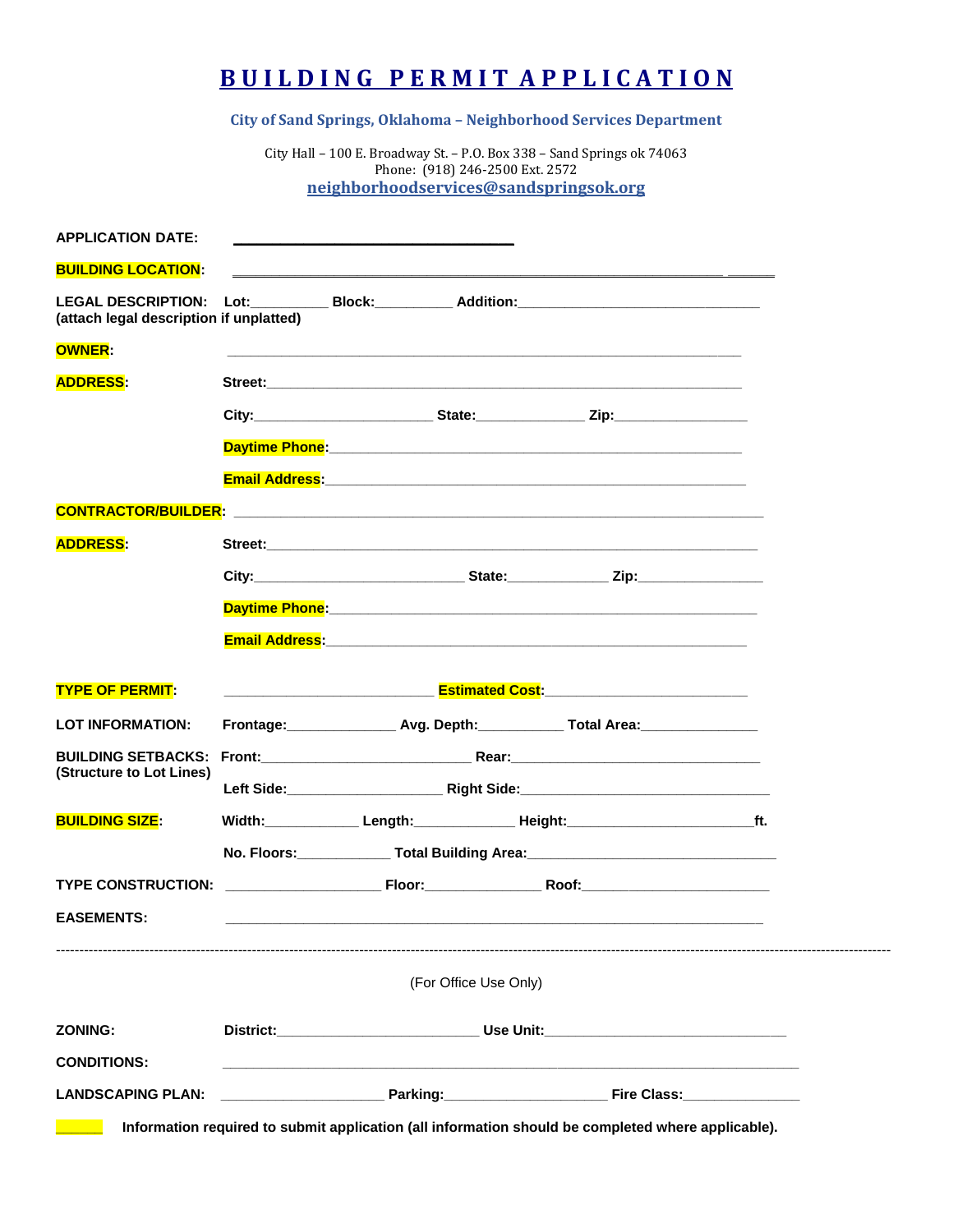

#### **How to Compete This Application:**

Property owners, builders or contractors may submit a building permit application. All information items should be completed – including the property's legal description. The applicant is responsible for submitting accurate information on the application form. There are several types of permits – including new residential or commercial buildings, additions, remodeling or demolition. All Applications *must* include the estimated cost of the work to be done. This is necessary for record-keeping purposes and does not affect permit fees. Construction items should reflect the materials being used. Most platted properties have utility, access or drainage easements. Permanent structures may not be built on such easements. An insurance certification form must be competed for residential construction activities being done by builders or contractors other than the homeowner.

#### **What Needs To Be Submitted?**

**Residential-** A competed building permit application must include one copy of a detailed site plan showing the permit structure's location on the property in dimensional relation to property lines and other structures. The site plan shall also show the overall height of disturbed soils caused by the structure. One set of construction drawings showing footing, floor, wall and roof plans, as well as electrical, plumbing and mechanical fixtures shall be submitted (no smaller than 11"x17" size), shall be legible, and drawn to the appropriate scale. It is recommended a draftsman, architect or engineer prepares the drawings.

**Commercial-** A completed building permit application must include two attached detailed site plans showing the permit structures location on the property in dimensional relation to property lines and other structures. The site plan shall also include required parking spaces, as well as drainage, soils disturbance, and traffic flow characteristics. A detailed landscaping plan meeting City requirements *must* also be submitted for new commercial work or expansions exceeding 25 percent of the gross floor or lot area. Additionally, two sets of construction drawings must be submitted showing footing, floor, wall and roof plans, as well as electrical, plumbing and mechanical fixture. The plans shall be full-size and drawn to the appropriate scale. These plans shall be professionally prepared, and authenticated when required.

#### **Review, Issuance and Fees:**

Once a completed building permit application and all necessary attachments are received, the review process begins for zoning and building code compliance, as well as floodplain and soils disturbance (Earth Change Permit for 6 ft. above or below current grade) clearances. Commercial permits are also reviewed for infrastructure and fire safety issues.

The applicant will be notified when the permit is ready for pickup. All permit and anticipated inspection fees must be paid in full at the time the permit is picked up. A fee schedule is available in the Neighborhood Services Division office located at 108 E. Broadway St., on the City's website.

#### **Important Things to Note:**

All items submitted with a building permit application become a part of the building permit and are a public record. All representations made on the building permit application and related documents shall be accurate in relation to the intended construction activities. Applicants shall abide by any and all conditions placed on the issued building permit, as well as any and all laws regulating construction. All electrical, plumbing and mechanical trades must be State licensed and registered with the City of Sand Springs.

**Residential-** All rough and final inspections must be called in to the city by the permit holder or building contractor (group inspections). For all other stand-alone electrical, plumbing and mechanical inspections, the licensed trade is required to call the City.

**Commercial-** All commercial inspections are required to be requested by the respective trades.

Issuance of a building permit does not constitute a representation that the use is consistent with all City codes and ordinances. Therefore, property owners or occupants should confirm that the intended use is compatible with all applicable City codes and ordinances.

#### *CONSTRUCTION ACTIVITES THAT REQUIRE ISSUANCE OF A CERTIFICATE OF OCCUPANCY SHALL NOT BE OCCUPIED UNTIL THE CEDRTIFICATE OF OCCUPANCY IS ISSUED.*

**For Further Information or Assistance, Call (918) 246-2500 Ext. 2572 Or E-Mail: neighborhoodservices@sandspringsok.org**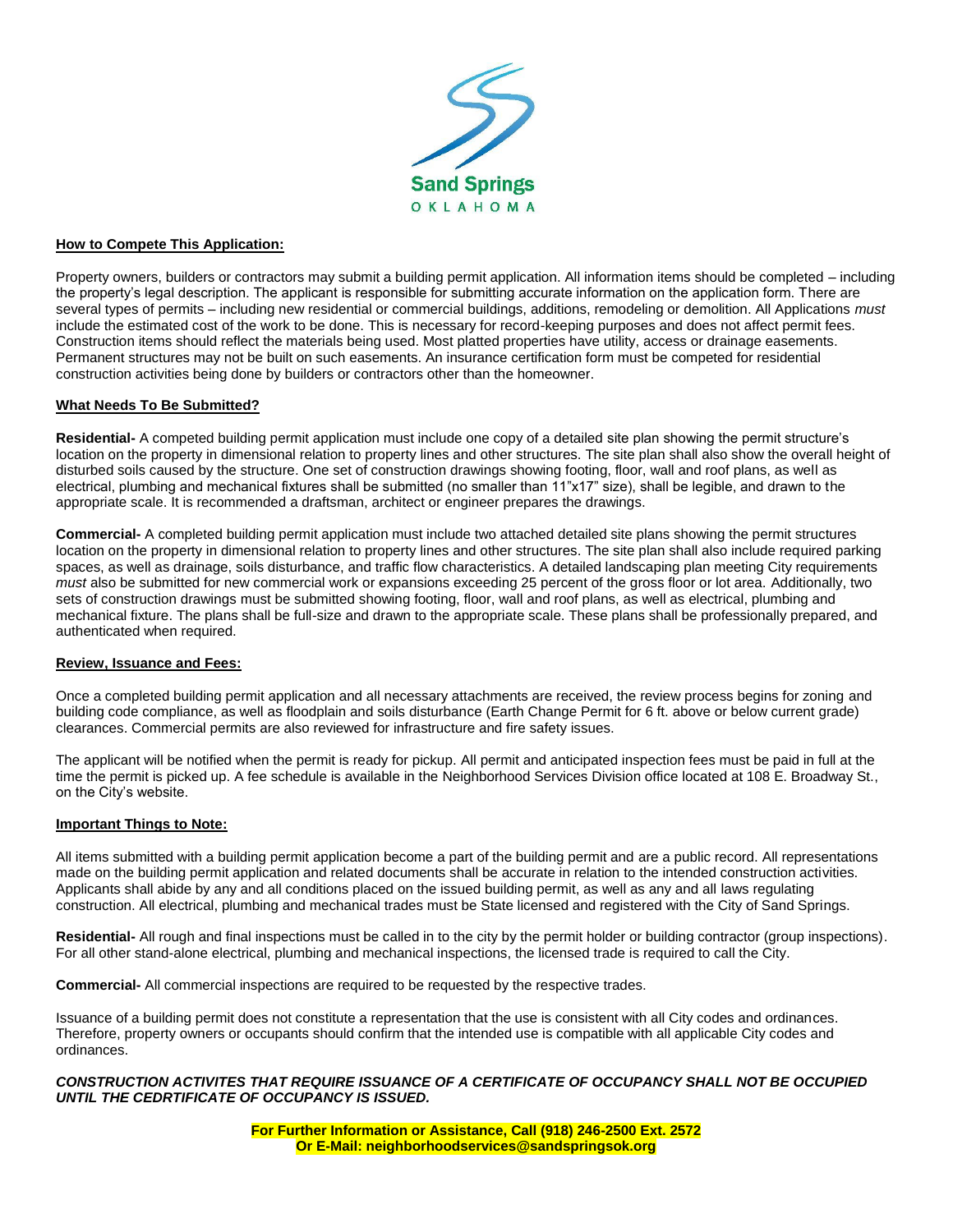

### **Inspection Fee Computation**

Each building permit issued by the City of Sand Springs will include fees for electrical, mechanical and plumbing inspections. These fees are calculated on the size or number of components involved. Please accurately complete the information requested below. This information will be used to determine your specific inspection fees. All information will be verified during the permit review and on-site inspection processes. Your building permit will contain a listing of itemized fees.

A compete fee schedule is available on the City's website or at the Neighborhood Services Division office. All fees must be paid at the time the permit is issued. Fees for additional or rejected inspections will be billed to the building permit applicant and must be paid before a Certificate of Occupancy can be issued.

Your building permit includes fees for the footing, framing and building final inspections, as well as electrical rough, mechanical overhead duct, and plumbing rough and top-out inspections. For new construction, fees are also assessed for temporary construction pole and temp-to-building meter services.

Should you have any questions, please call the Neighborhood Services Division at (918) 246-2500 Ext. 2572

|                                                               | <b>Existing</b> | Added |
|---------------------------------------------------------------|-----------------|-------|
| What is the amperage of your electrical service?<br>$\bullet$ |                 |       |
| What is the tonnage of your cooling unit(s)?<br>$\bullet$     |                 |       |
| How many plumbing fixtures do you have?<br>$\bullet$          |                 |       |

Note: If you are remodeling or enlarging a structure but not changing the electrical service, please mark "N/A" and a standard \$28.00 trip fee will be assessed. Please make a similar marking if there is no increase in cooling unit capacity. Plumbing fixtures include sinks, toilets, tubs/showers, dishwashers or other appliances requiring drainage systems.

| $\bullet$ |  |
|-----------|--|
|           |  |
|           |  |
|           |  |
| $\bullet$ |  |
|           |  |
|           |  |
|           |  |

**\*Required Information**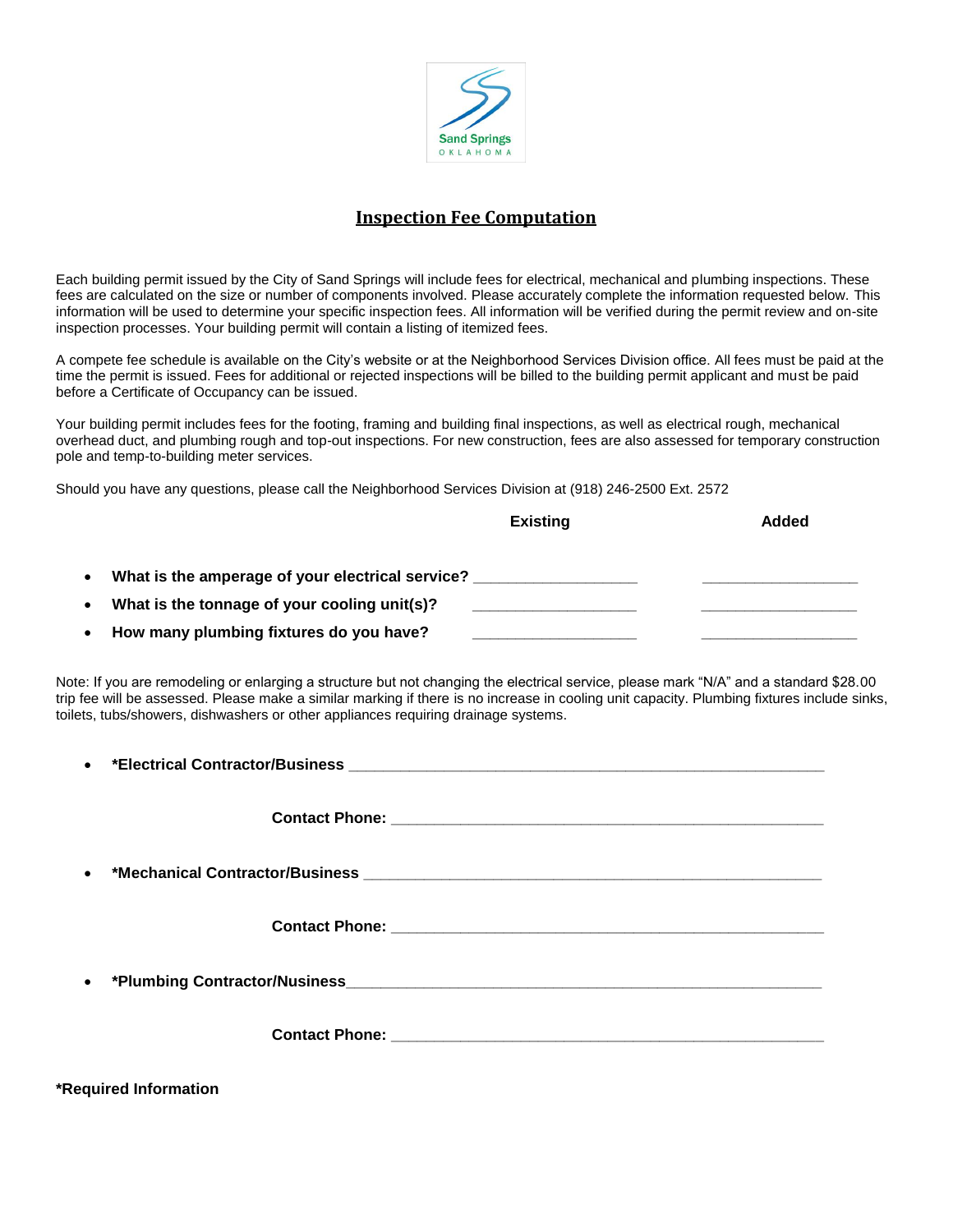# **ATTENTION CONTRACTORS**

State Statutes require any entity that issues building permits (*City of Sand Springs, OK***)** shall, before issuing a **residential building permit:**

- Verify proof that the **contractor** has general liability insurance
- Verify proof that the **contractor** has worker's compensation insurance

A residential building permit shall be defined as a single-family or a duplex residential structure.

**Included** in the definition:

- $\checkmark$  Construction of a new structure
- $\checkmark$  Remodel of an existing structure
- $\checkmark$  Addition to an existing structure

**Not** included under the definition:

- Carport
- **✓ Patio Cover**
- $\checkmark$  Storage Building
- $\checkmark$  Accessory Building
- $\sqrt{P}$  Pool
- $\checkmark$  Fence
- $\checkmark$  Individual(s) performing the construction or remodeling to his, her or their own existing singlefamily or duplex structure on their own property (*unless the modifications are being performed by and the permit acquired by a general contractor or subcontractor*)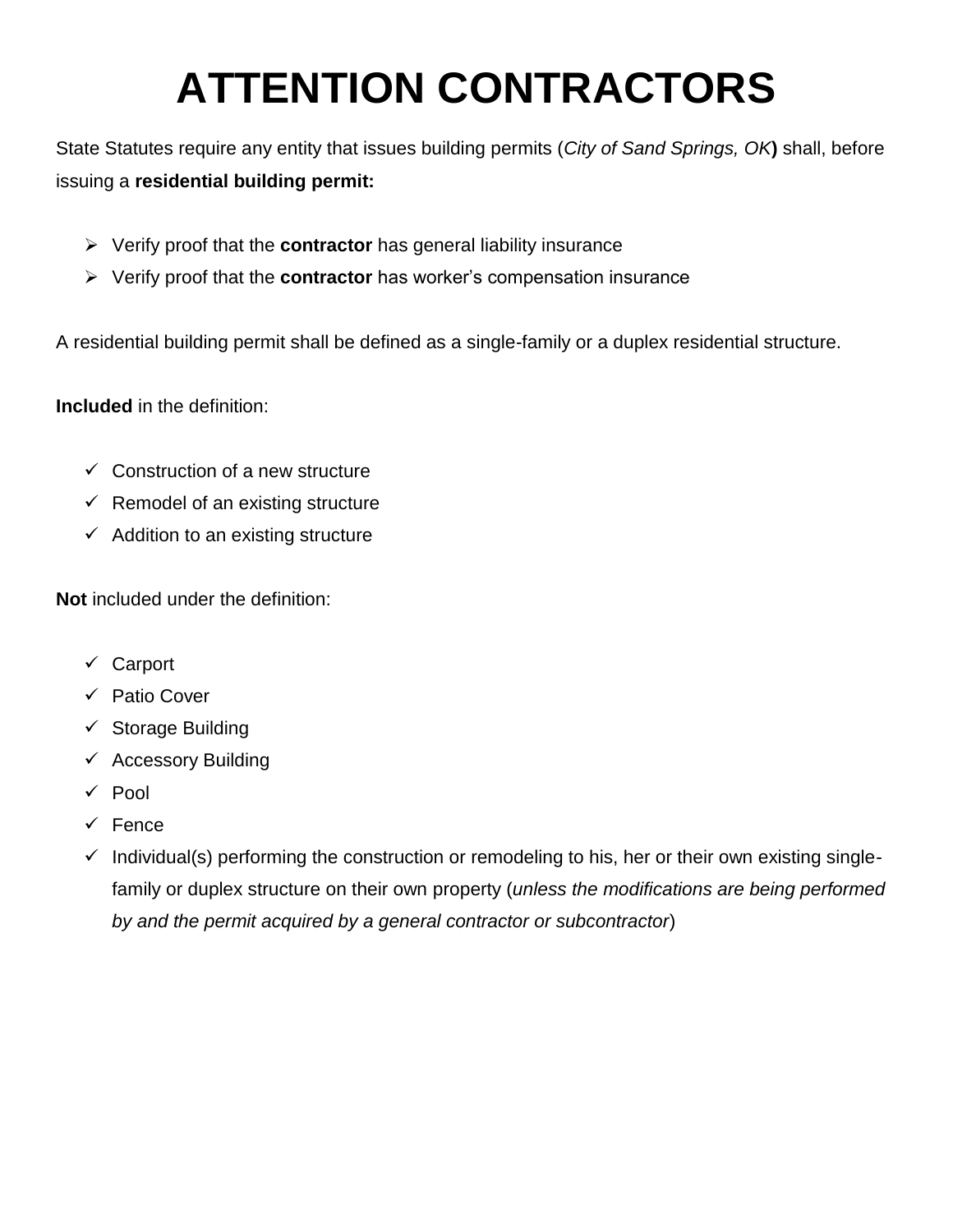

# **Residential Buildings Insurance Verification Form**

| <b>Worker's Compensation Information</b> |  |  |  |  |  |  |
|------------------------------------------|--|--|--|--|--|--|
|                                          |  |  |  |  |  |  |
|                                          |  |  |  |  |  |  |
|                                          |  |  |  |  |  |  |
|                                          |  |  |  |  |  |  |
|                                          |  |  |  |  |  |  |
|                                          |  |  |  |  |  |  |
| <b>General Liability Information</b>     |  |  |  |  |  |  |
|                                          |  |  |  |  |  |  |
|                                          |  |  |  |  |  |  |
|                                          |  |  |  |  |  |  |
|                                          |  |  |  |  |  |  |
|                                          |  |  |  |  |  |  |
|                                          |  |  |  |  |  |  |